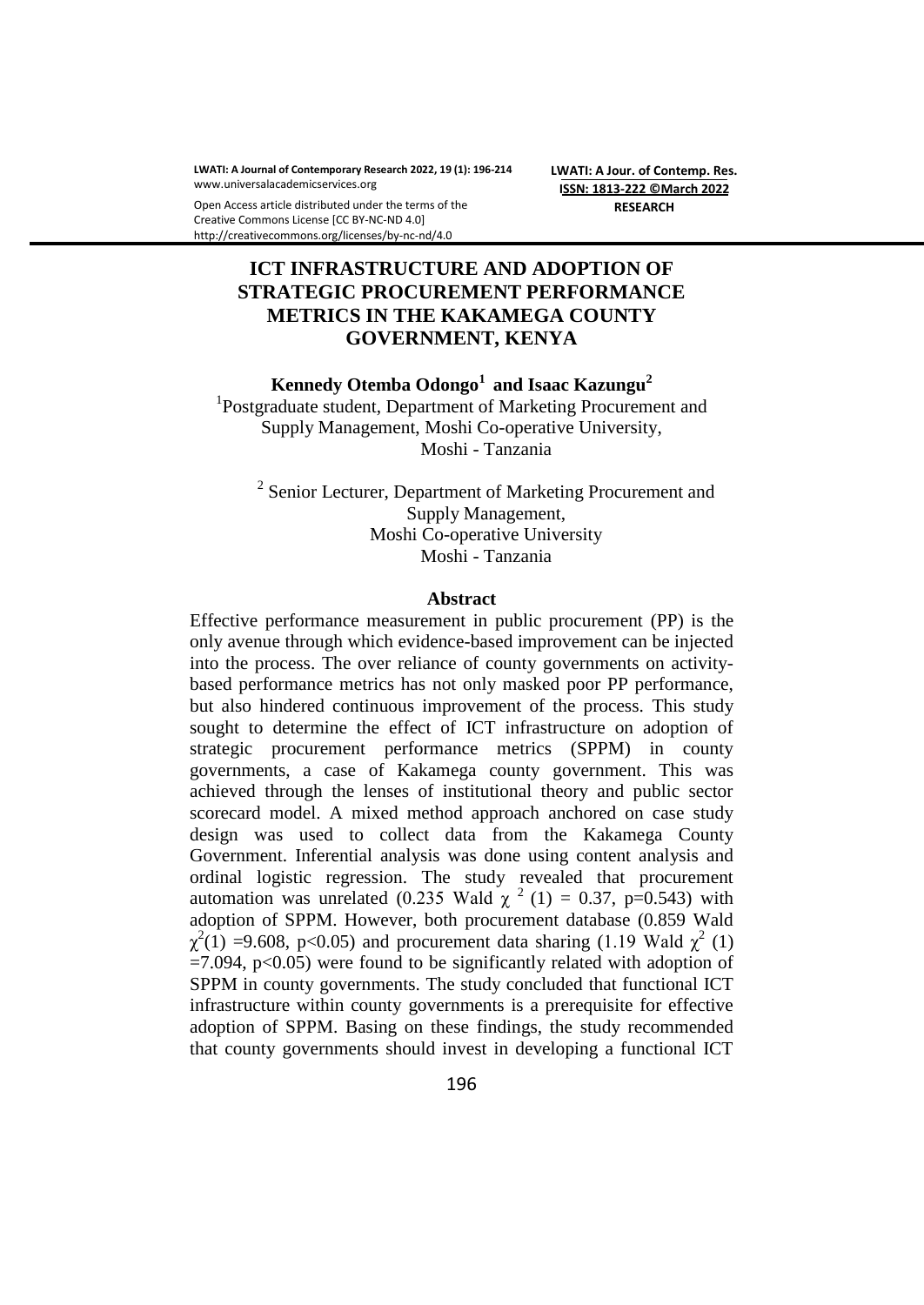Open Access article distributed under the terms of the Creative Commons License [CC BY-NC-ND 4.0] http://creativecommons.org/licenses/by-nc-nd/4.0

infrastructure to improve the technical capacity of adopting strategic procurement performance metrics.

**Keywords:** Public Procurement, Performance Measurements, ICT, Strategic, Metrics, County governments.

### **Introduction**

Effective performance measurement in public procurement is the only avenue through which evidence-based improvement can be injected into the process (Ferguson, 2018). This requires the application of both transactional-based metrics (which assesses the performance of individual procurement professional and compliance rate) and strategic procurement performance metrics (which show the overall impact of procurement project on strategic goals of the government) (OECD, 2019). This emanates from the understanding that any form of public procurement at any level of government has a broader impact that touches on pertinent issues such as political stability, employment, labour productivity, equal distribution of resources and foreign direct investment among others.

With this realization, many developed countries are successfully adopting strategic procurement performance metrics that indicate the impact of public procurement expenditures to the long-term policies and goals of the government. Countries such as the United States of America and the United Kingdom are tapping into their technical capacity, particularly the information technology system to measure the performance of public procurement and report on range of strategic issues viz healthcare provision, crime rate, household income and unemployment among others (Performance.gov,2020; Phillips, 2018). This is not the case in Sub-Saharan Africa where activity-based performance metrics are the only ones applied in public procurement performance measurement. Power outages, resulting from defective power plants and transformers increase the cost of production and hinder the growth of industries. These cost Sub-Saharan countries 1-5% of their GDP annually (Blimpo and Cosgrove-Davies, 2019). Regardless, national grid companies only report on profit or loss yearly. Over the years, studies have shown that high interest debt funded infrastructural projects in Sub-Saharan countries experience more than 50% time and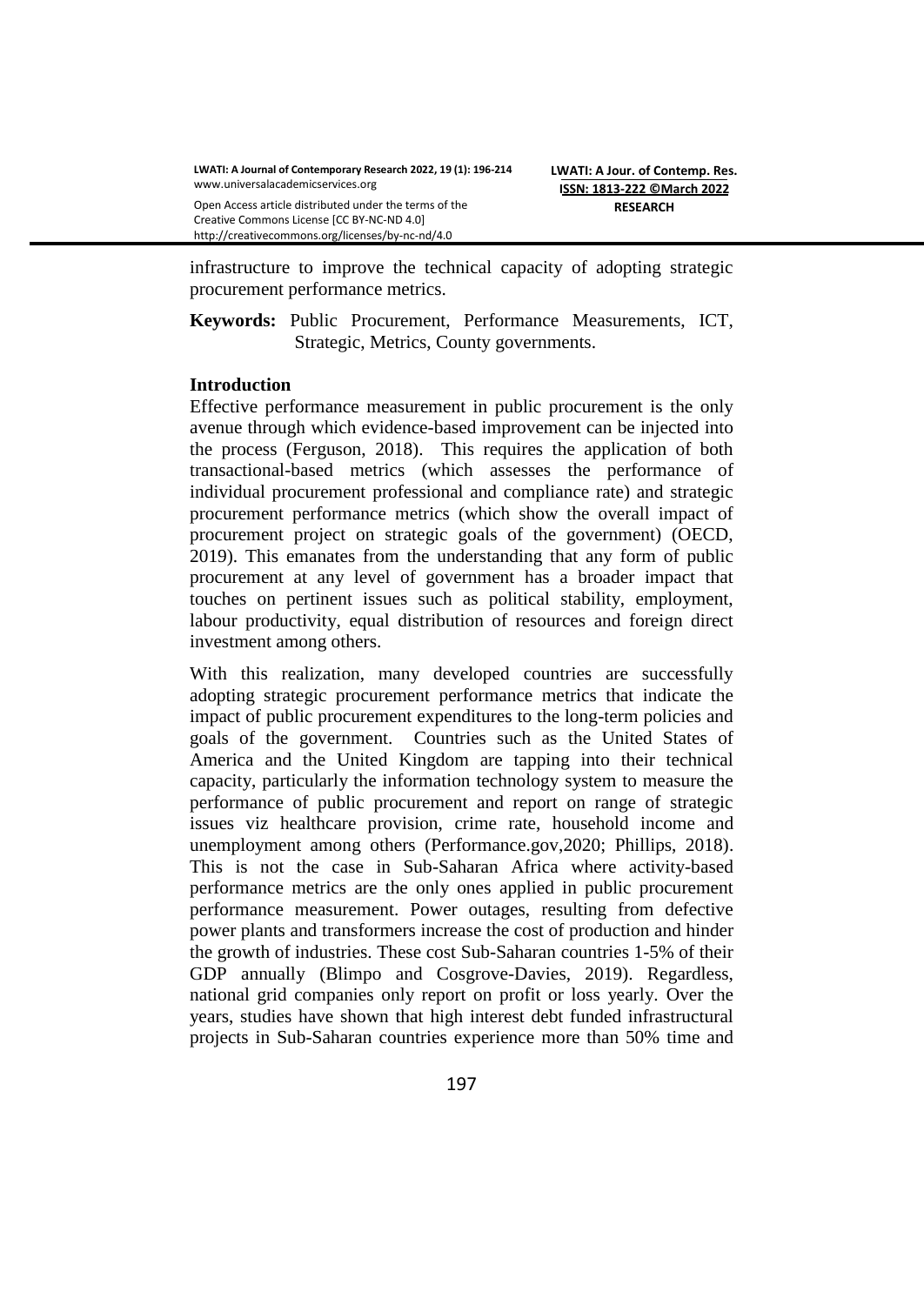cost overruns (Gbahabo and Ajuwon, 2017; Ngacho and Das, 2013; Love, Edwards and Irani, 2012; Flyvbjerg, Ho lm and Buhl, 2003). Yet, public procurement entities are only reporting on the number of procurement tenders awarded through competitive bidding, number of purchase orders raised in a month, number of procurement training programmes organized among other traditional performance metrics. Definitely, the public procurement process cannot be improved with over reliance on activity-based procurement performance metrics only.

In Kenya, lack of essential medicine and family planning contraceptives in public hospitals have contributed to high mortality rates and unsustainable ballooning growth in population. This occurs despite the Kenya Medical Supplies Authority reporting year-on-year loss in expired drugs worth billions, with US \$ 12 million loss incurred in 2019. Delayed payment of suppliers by county governments have led to collapse of businesses especially small and medium sized enterprises with constrained working capital (Kenya National Chamber of Commerce, 2018). Many county governments do not realize the impact of delayed payment since they are only interested in measuring the number of SMEs who win public procurement contracts, thus failing to capture the period of payment and its eventual impact. It is therefore, undeniable that there is an urgent need among county governments to start incorporating SPPM in their performance measurement system.

Previous studies have emphasized the importance of functional information and communication technology (I.C.T) system in procurement functions. I.C.T has been found to influence various areas of procurement including implementation of e-procurement in public institutions, increasing transparency in public procurement, supplier relationship management and improving performance of procurement function among others (Muturi & Wanyonyi, 2015; Muriuki & Odari, 2018; Kibuine, Nyangau & Ouko, 2019). In the area of performance measurement, the effect of procurement automation is rarely addressed. Although Muriuki and Odari (2018) concluded that I.C.T was necessary for conducting procurement performance measurement in public technical training institutions in the Meru County, their regression analysis revealed that a unit increase in I.C.T leads to 12.5 per cent decrease in procurement performance measurement. This finding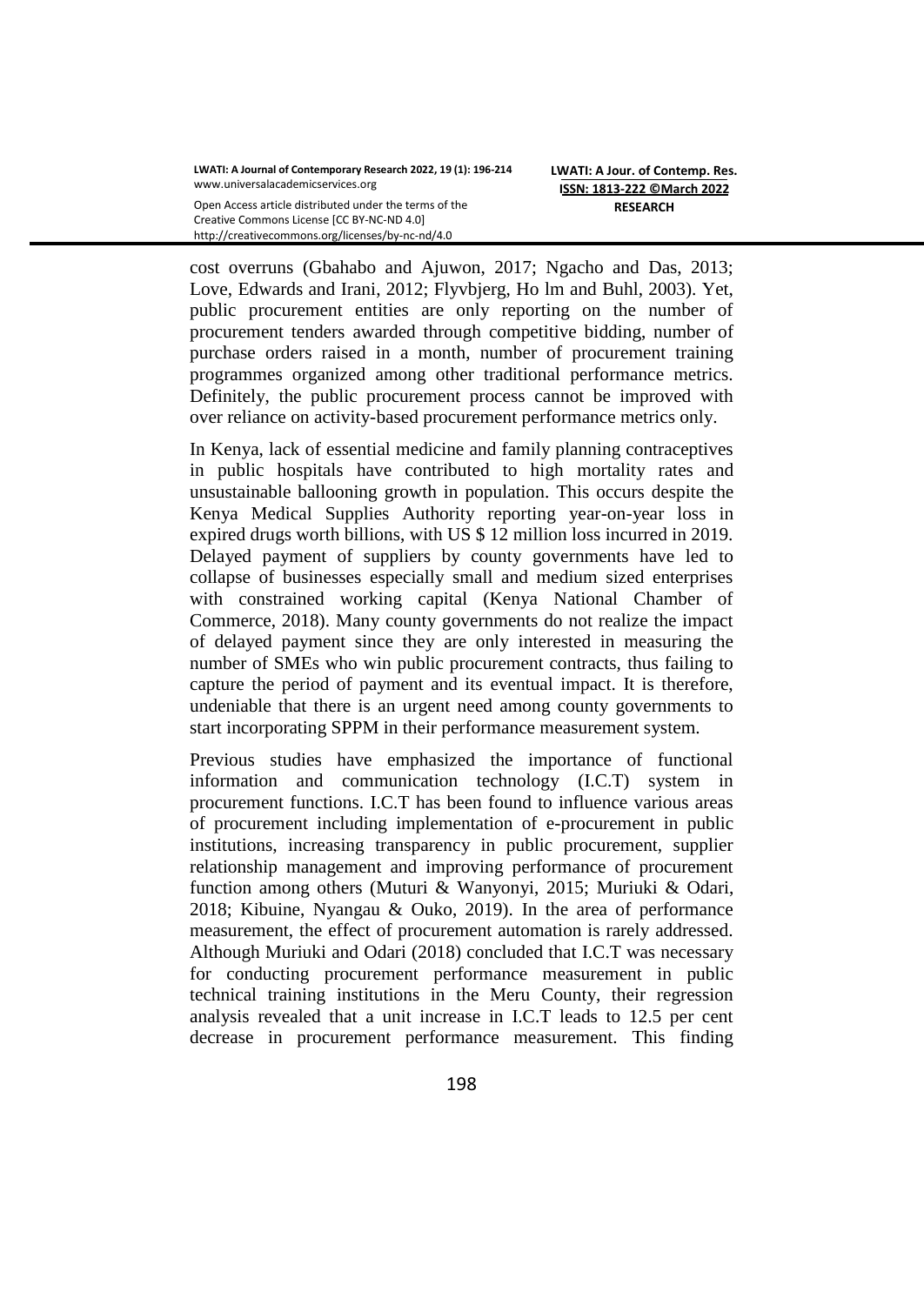http://creativecommons.org/licenses/by-nc-nd/4.0

contradicts earlier studies (Muturi &Wanyoyi, 2015; Ahmed *et al.,*  2016*;* Yang and Tornoe, 2016) which have found a positive relationship between procurement automation and procurement performance. In particular, Yang and Torneo (2016) found the revolution of South Korean government performance measurement system through information technology. Certainly, as a support system, I.C.T is expected to influence almost every faction of public procurement. This led to the first hypothesis that;

## *Ho1: There is no significant relationship between procurement automation and SPPM adoption.*

## *HA1: Procurement automation significantly affects adoption of SPPM.*

Effective procurement performance measurement also calls for readily available and accurate procurement data. Without a functional ICT infrastructure, it may be difficult to collect and avail all the required data for holistic strategic procurement performance measurement. Anane and Kwarteng (2019), for instance, reported that the poor recording system of procurement data was a major challenge for conducting procurement performance measurement in public universities in Ghana. On another hand, a study by Mapoma (2017) in the Zambian public sector found that a functional I.C.T infrastructure helps by availing accurate and reliable data, analysing data, increasing efficiency in data collection, and enabling wide sharing of data and key performance indicators (KPIs) for comparative analysis. Similar findings were also reported by Yang and Torneo (2016) in the South Korean government. Phillips (2018), particularly finds the e-procurement platform very useful in collecting consistent sets of data that can be used for measuring procurement performance. Kaare and Koppel (2012) also found ICT system to improve collection and dissemination of real-time procurement data in Estonian national road performance measurement system. Using SPPM, which measures not only the output, but also the outcome and overall impact of public procurement spending, requires I.C.T system that can collect data from a wide range of stakeholders. The data collected should enable assessing the performance of public procurement on contracting authority inputs and outputs, and also the outcomes and impacts of the project at regional or national level. While extant literature shows that the ICT system increases availability of procurement data, there is no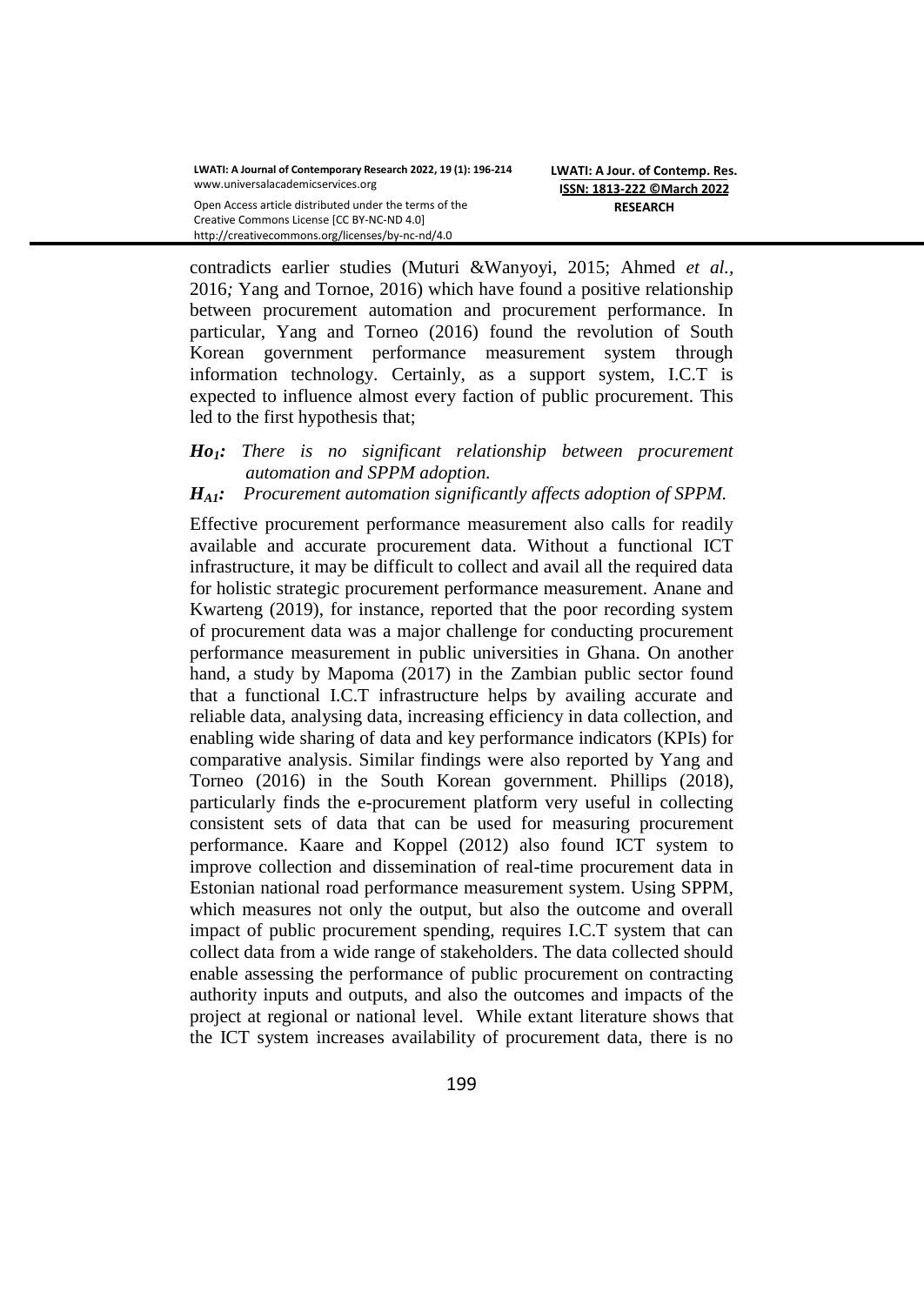http://creativecommons.org/licenses/by-nc-nd/4.0

empirical evidence that data availability can lead to adoption of SPPM in subnational governments. This therefore, led to the second hypothesis that;

#### *Ho2: There is no significant relationship between procurement database and SPPM adoption.*

### *HA2: Procurement database significantly affects adoption of SPPM.*

Capturing the strategic impact of procurement processes and projects may require continuous access to real-time procurement data. For instance, Yang and Torneo (2016), who looked at the history and current practices of performance measurement in the Korean public sector revealed that information technology played an integral role in the South Korean government performance measurement. The government had established a central performance measurement platform anchored on electronic Integrated Public Evaluation System (e-IPSES). The system provided a nationwide database of sharing performance measurement information and reduced employees' workload by eliminating paperwork in performance measurement (Yang and Torneo, 2016). Kaare and Koppel (2012) also revealed that ICT systems such as Global Positioning System and radio frequency identification technologies were found useful in sharing real-time data in the national road PMS in Estonia. Although existing studies demonstrate that the ICT system can lead to real-time sharing of data, an empirical relationship with SPPM adoption in public procurement has not been established. Accordingly, this study sought to determine the effect of real-time procurement data sharing on adoption of strategic procurement performance metrics by hypothesizing that;

### *HO3: There is no significant relationship between real-time procurement data sharing and adoption of SPPM.*

*HA3: Real-time procurement data sharing significantly affects the adoption of SPPM* 

#### **Theoretical Background**

This paper was based on the institutional theory and public sector scorecard model. The institutional theory has been widely applied to explain how public organizations respond to changes in their operating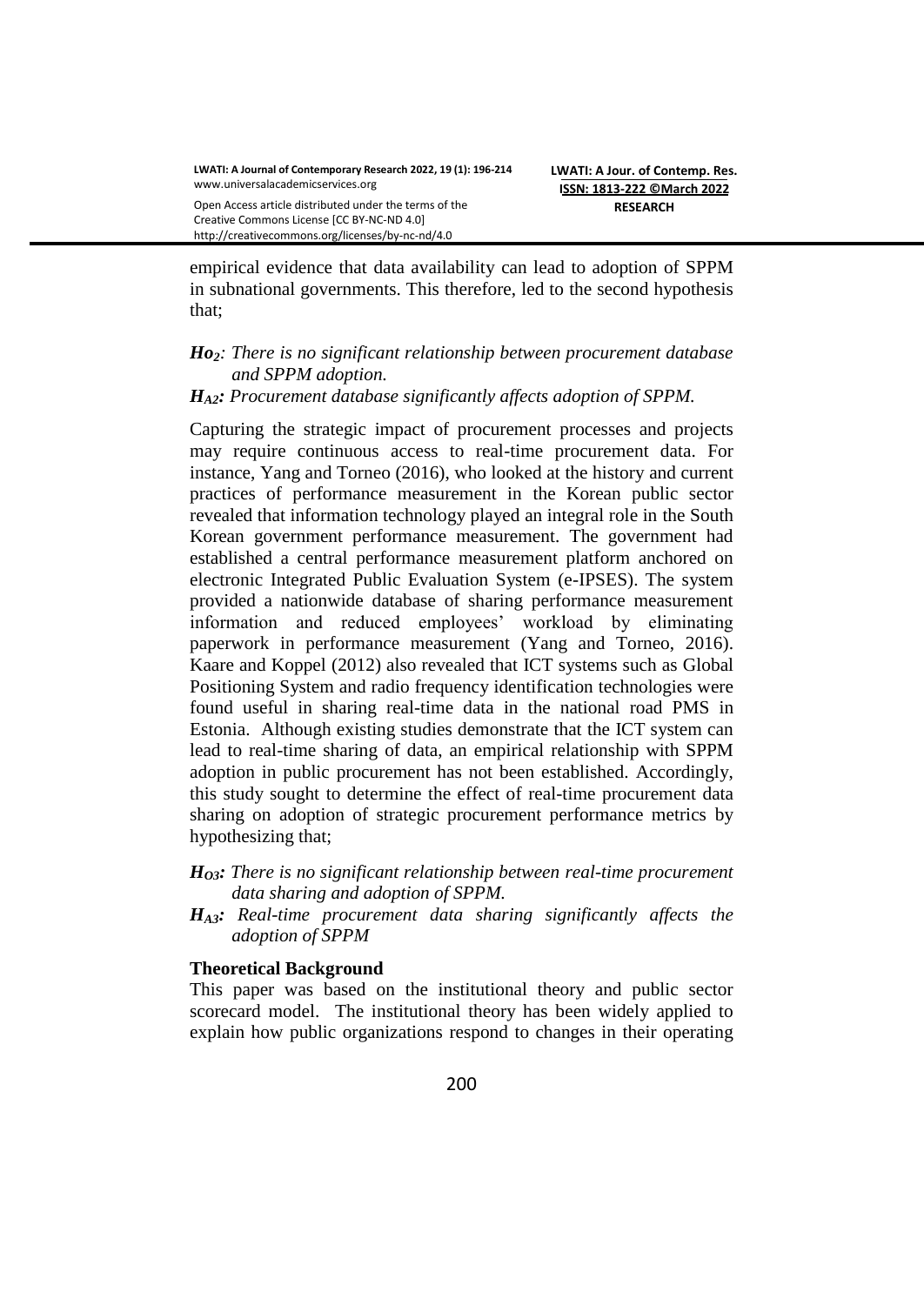environment (Teeroovengadum, Nunkoo and Dulloo, 2019; Fahlevi et al., 2019). It is based on the belief that most public sector entities are under obligation to appear legitimate among their peers (Dubey, Gunasekaran and Ali, 2015). The whole argument of institutional theory is anchored on the concept of isomorphism, which Scott (1995) reiterated that it consists of three pillars, namely the normative, regulative and cognitive pillars. DiMaggio and Powell (1983) who first coined the term isomorphism, explain that it is a process where organizations facing same contextual conditions have a tendency of developing similar characteristics. In other words, institutional isomorphism makes organizations under similar environmental conditions to adopt similar structures and practices.

According to DiMaggio and Powell (1983), institutional isomorphism can be classified into three mechanisms; 1) normative isomorphism, 2) coercive isomorphism where organization adopt certain practices due to coercive pressure externally; and 3) mimetic isomorphism which occurs when organization copy their peers hence end looking the same. Normative isomorphism, which is the interest of this study, on another hand occurs when internally, the organization has the technical knowledge and capacity to adopt certain practices that will put it at par with peers (DiMaggio and Powell, 1983). Such technical capacity may include a competent workforce, functional support system like ICT infrastructure, and committed top leadership management among others. Through the lenses of normative isomorphism, county governments that possess technical capacity should be in a better position to adopt strategic procurement performance metrics. For instance, with a functional ICT infrastructure, county governments can automate their procurement processes ensuring every transaction can be evaluated and monitored. Furthermore, a working ICT system can increase efficiency in collection, sharing and storage of procurement data (Anane and Kwarteng, 2019; Muriuki and Odari, 2018; Mapoma, 2017) that is required for procurement performance measurement.

Whereas the major argument of institutional theory is widely acknowledged, it fails to explain whether these isomorphic forces lead to effective implementation of the new practices. To overcome this weakness, Public Sector scorecard (PSS) model was applied. PSS is a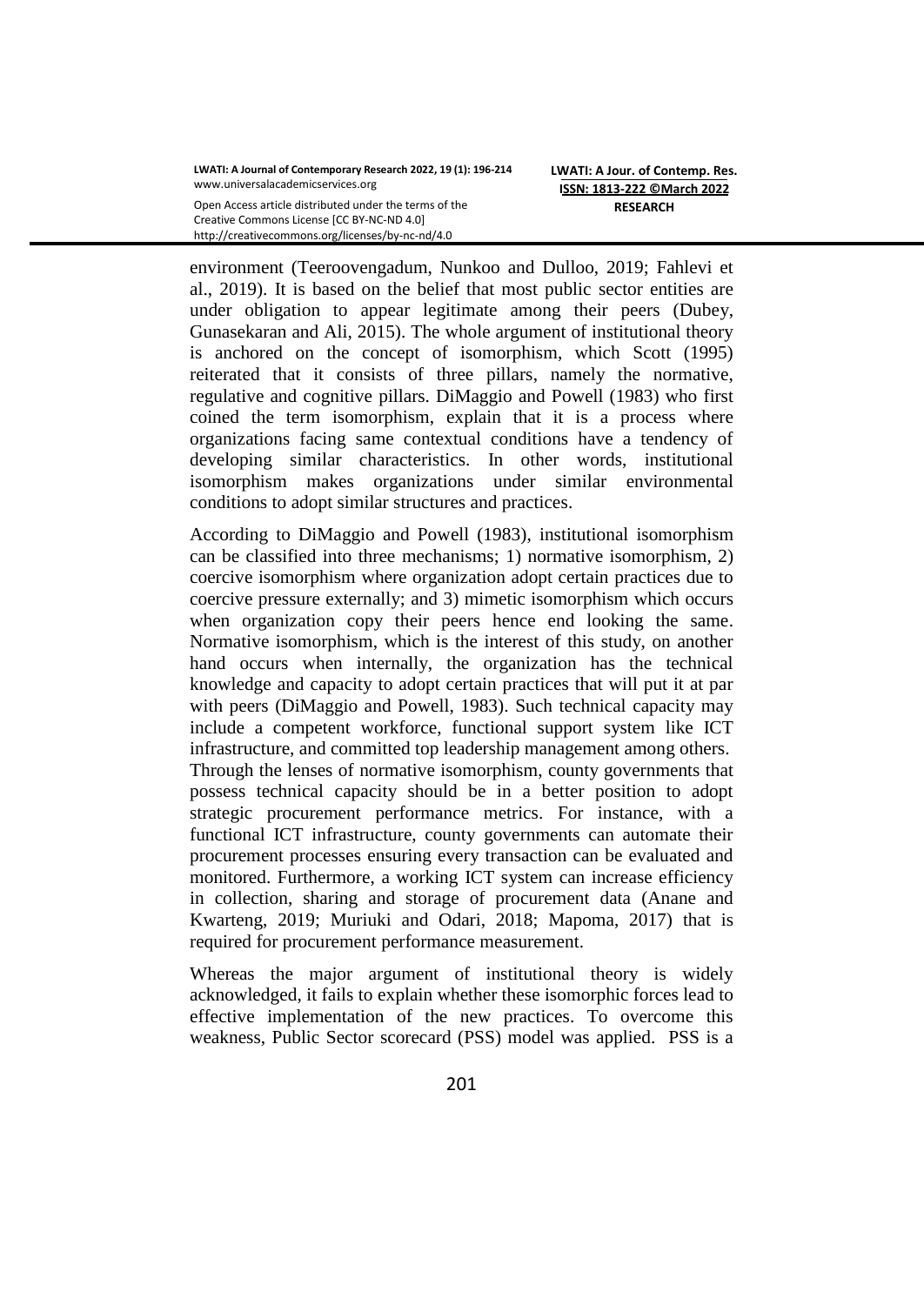contemporary model which has not been widely used. The model is a public sector version of Balance Scorecard model. It argues that an effective public performance measurement system must be linked to the long-term organization strategy through strategy mapping process (Moullin, 2017). Moreover, PSS elaborate that an effective PMS must consist of performance metrics that span beyond the transactional activities of the organization to include the service user outcomes, strategic key performance outcomes and the financial outcomes (Huy and Phuc, 2020; Moullin, 2017). As such, PSS model was used in this study to show the components of holistic strategic performance measurement system.

### **Methodology**

A case study research design was applied, with Kakamega County Government being used as the unit of analysis. Kakamega County Government was selected because is one of the earliest adopters of county government performance management framework, which requires the utilization of strategic performance metrics (Centre for Economic Governance, 2018). The study used a structured questionnaire, to collect data from 87 respondents who were selected through purposive sampling technique. Purposive sampling was utilized to ensure that only respondents directly engaged in procurement performance measurement were selected, hence boosting the chances of getting the right information for the study (Gupta and Gupta, 2020). Key informant interviews and document analysis were also used to supplement data collected through the questionnaire. Content validity was checked by seeking expert advice, which led to rephrasing of three questions, while two questions were dropped for redundancy. Cronbach Alpha was applied to check for reliability of the questionnaire. Table 1 shows that the questionnaire was found reliable with Cronbach Alpha of 0.865 which is above the set limit of 0.7 (Creswell, 2014). Spearman rho's correlation coefficient was used to measure the degree of relationship between the regressor and regressed variables. Inferential statistics were analysed using ordinal logistics regression.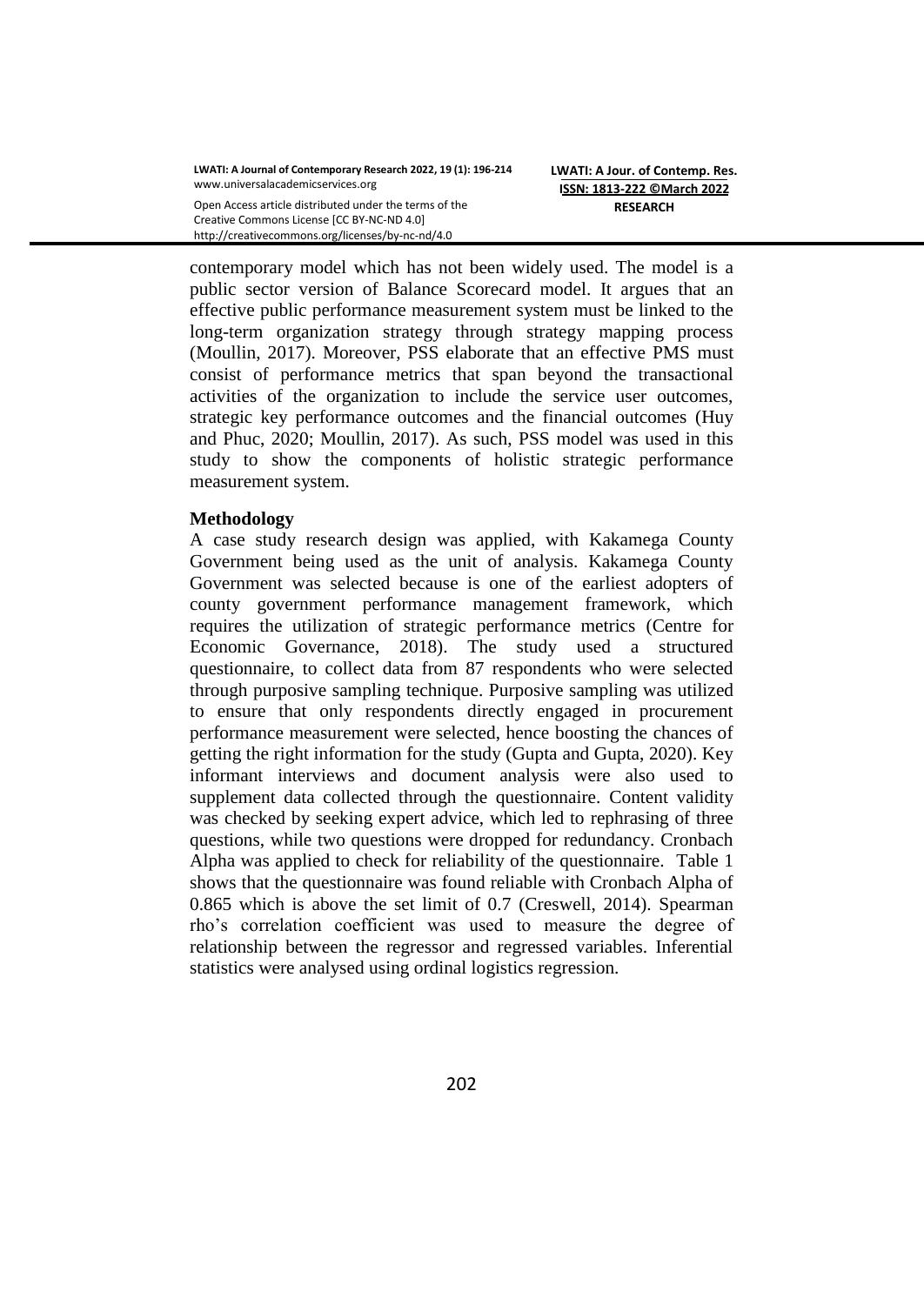**LWATI: A Journal of Contemporary Research 2022, 19 (1): 196-214** www.universalacademicservices.org

Open Access article distributed under the terms of the Creative Commons License [CC BY-NC-ND 4.0] http://creativecommons.org/licenses/by-nc-nd/4.0

**LWATI: A Jour. of Contemp. Res. ISSN: 1813-222 ©March 2022 RESEARCH**

|                  | <b>Table 1: Reliability test</b> |                        |
|------------------|----------------------------------|------------------------|
| Cronbach's Alpha | N of items                       | <b>Comment</b>         |
| 0.865            |                                  | <b>Highly Accepted</b> |

### **Findings and Discussions**

The objective of this study was to establish how ICT system affects the adoption of strategic procurement performance metrics in KCG. Therefore, the study formulated a number of questions entailing the automation of procurement system, existence of central record management system, real-time data sharing, and automatic generation of operational procurement performance metrics, which were measured through a 5-point Likert scale ranging from strongly disagree to strongly agree. The perceptions were rated from 1-5 with '1' representing strongly disagree, '2' disagree, '3' neutral, '4' agree and '5' strongly agree. A mean of 1 to 2.4 was used to represent disagree, a mean of 2.5 to 3.4 indicated neutrality, while 3.5 to 5.0 represented agree.

#### **Table 2: Perceptions on Influence of ICT infrastructure on adoption of SPPM**

| <b>Statements on Procurement automation</b>                                                                                                                         |       | <b>Likert</b><br>Std.<br><b>Deviation</b> |
|---------------------------------------------------------------------------------------------------------------------------------------------------------------------|-------|-------------------------------------------|
| Automation of procurement processes increases the 4.46<br>accuracy of data for procurement performance<br>measurement                                               |       | 0.74                                      |
| Automatic generation of operational procurement 4.57<br>performance metrics allows the utilization of strategic<br>procurement performance metrics.                 |       | 0.69                                      |
| Existence of central procurement record management<br>system has improved availability of data essential for<br>using high quality procurement performance metrics. | -4.28 | 0.91                                      |
| Training in using ICT system for performance 4.49<br>measurement has enhanced the utilization of strategic<br>procurement performance metrics.                      |       | 0.68                                      |
| ICT system reduces time required for procurement 4.48<br>performance measurement improving attitude towards<br>the practice.                                        |       | 0.61                                      |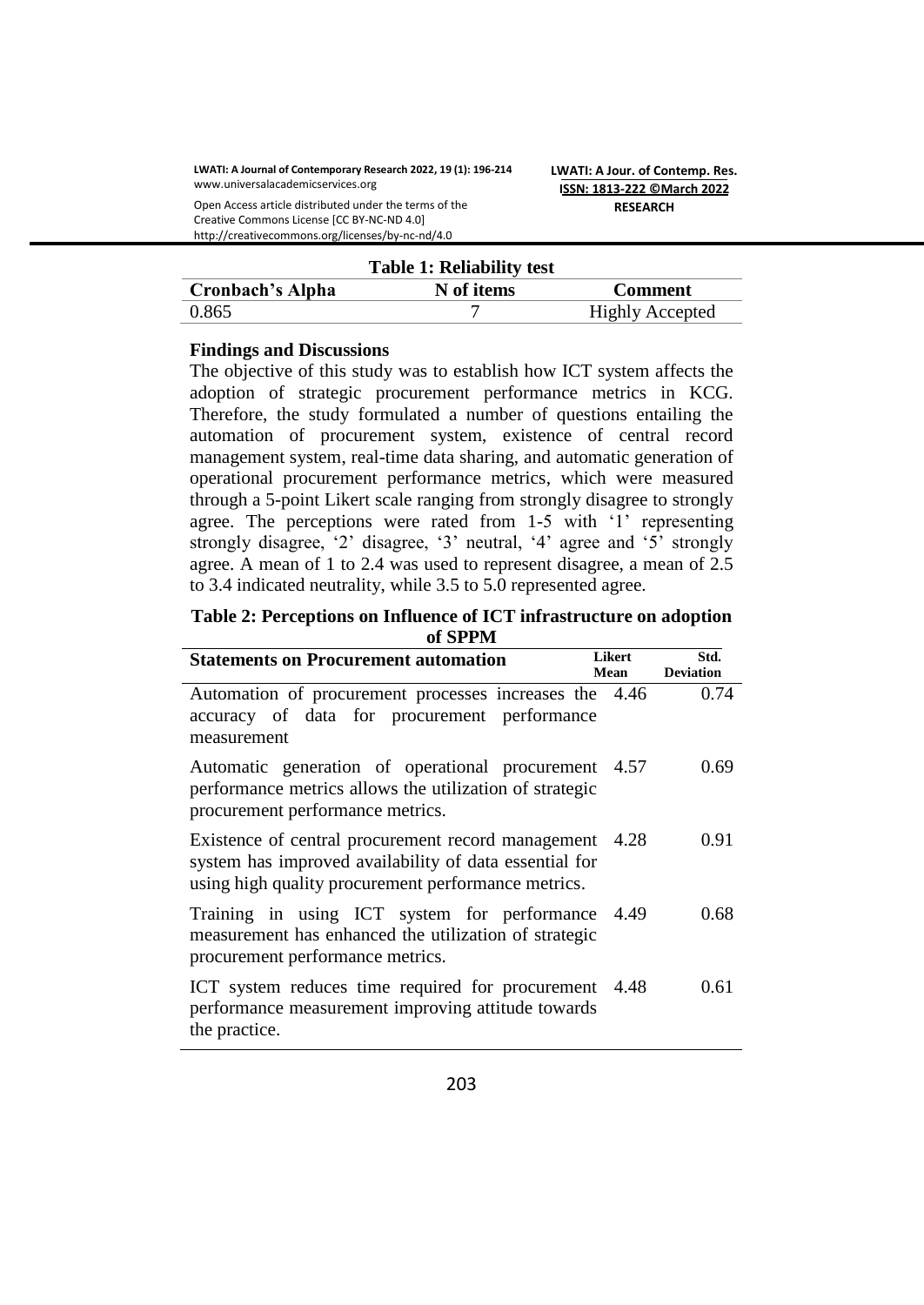| LWATI: A Journal of Contemporary Research 2022, 19 (1): 196-214<br>www.universalacademicservices.org                                                                                                                                                                                                                                                                                                                                                              | LWATI: A Jour. of Contemp. Res.<br>ISSN: 1813-222 ©March 2022 |  |  |
|-------------------------------------------------------------------------------------------------------------------------------------------------------------------------------------------------------------------------------------------------------------------------------------------------------------------------------------------------------------------------------------------------------------------------------------------------------------------|---------------------------------------------------------------|--|--|
| Open Access article distributed under the terms of the<br>Creative Commons License [CC BY-NC-ND 4.0]<br>http://creativecommons.org/licenses/by-nc-nd/4.0                                                                                                                                                                                                                                                                                                          | <b>RESEARCH</b>                                               |  |  |
| ICT system enables easy collection and sharing of 4.58<br>information required for holistic procurement<br>performance measurement.                                                                                                                                                                                                                                                                                                                               | 0.72                                                          |  |  |
| ICT infrastructure positively affects the adoption of 4.48<br>strategic procurement performance metrics within this<br>county government.                                                                                                                                                                                                                                                                                                                         | 0.73                                                          |  |  |
| Average                                                                                                                                                                                                                                                                                                                                                                                                                                                           | 4.48<br>0.73                                                  |  |  |
| The statement that automation of procurement processes increases the<br>accuracy of data for procurement performance measurement, had a mean<br>$\mathcal{C}$ and the state $\mathcal{C}$ and $\mathcal{C}$ and $\mathcal{C}$ and $\mathcal{C}$ and $\mathcal{C}$ and $\mathcal{C}$ and $\mathcal{C}$ and $\mathcal{C}$ and $\mathcal{C}$ and $\mathcal{C}$ and $\mathcal{C}$ and $\mathcal{C}$ and $\mathcal{C}$ and $\mathcal{C}$ and $\mathcal{C}$ and $\math$ |                                                               |  |  |

of 4.46 and standard deviation of 0.74. This indicates that automation of procurement processes improves performance measurement. According to one of key informant interviewees,

*"…automation of procurement has improved procurement performance measurement data generation. With enterprise resource planning (ERP) and IFMIS, procurement data generation is real-time. One can access information on approved orders and payments done by just logging into the system. It has also enabled easy sharing of information across finance and procurement departments…"* (3 June, 2021).

Mapoma (2017) also reported similar findings stating that, automation of procurement process increases transparency and eliminates repetitive paperwork creating time for more strategic activities. Muriuki and Odari (2018) also linked procurement automation with improved procurement performance measurement in tertiary institutions, Meru County.

The statement that automatic generation of operational procurement performance metrics allows the utilization of strategic procurement performance metrics, was rated highly. With a mean of 4.57and standard deviation of 0.69, this study shows that automatic generation of input and output metrics directly influences the adoption of outcome and impact metrics. The finding corroborates those reported by earlier studies (Anane and Kwarteng, 2019; Muriuki and Odari, 2018; Kaare and Koppel, 2012). Specifically, Muriuki and Odari (2018), ICT infrastructure makes procurement performance measurement efficient.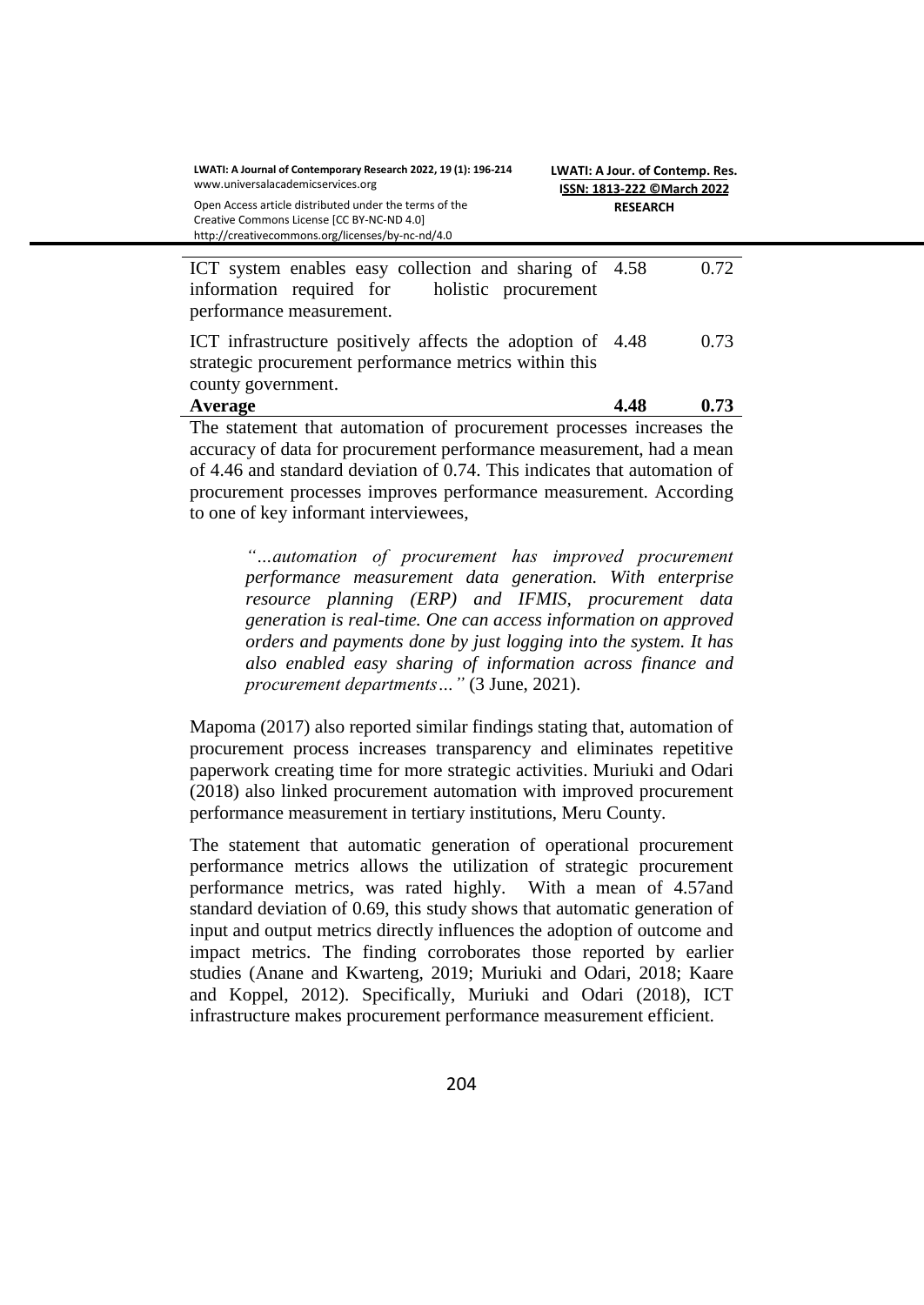The statement that existence of central procurement record management system has improved availability of data essential for using high quality procurement performance metrics was also highly rated. With a mean of 4.28 and standard deviation of 0.91, this finding is similar to that of Anane and Kwarteng (2019) who reported that ICT increases availability of data. The statement that training in using ICT system for performance measurement has enhanced the utilization of strategic procurement performance metrics was also highly rated. As shown in table 11, the statement had a mean of 4.49 and standard deviation of 0.68. This finding reinforces earlier studies which found staff training important in improving the effectiveness of PMS (Fahlevi *et al*., 2018; Eliuz *et al*., 2017).

It was also found that ICT system reduces time required for procurement performance measurement improving attitude towards the practice. This statement had a mean of 4.48 and standard deviation of 0.61. The statement that ICT system enables easy collection of information required for holistic procurement performance measurement had the highest mean of 4.58 and standard deviation of 0.72. Regarding these statements, one of the key informant interviewees also noted that,

> *"…The ICT system we are using stores all procurement information making it easy to compare performance of procurement from one period to another..."*

(Key informant interviewee, Field Data, KCG, 27 May, 2021). A study by Mapoma (2017) also reported similar findings associating functional ICT infrastructure with efficiency in procurement performance measurement. Lastly, the statement that ICT infrastructure positively affects the adoption of strategic procurement performance metrics within KCG, had a mean of 4.48 and standard deviation 0.73. This study shows that ICT infrastructure can lead to adoption of SPPM. Yang and Torneo (2016), also reached the same conclusion in their study ascribing the effectiveness of South Korean government PMS to the existence of central e-Integrated Public Evaluation System (e-IPSES).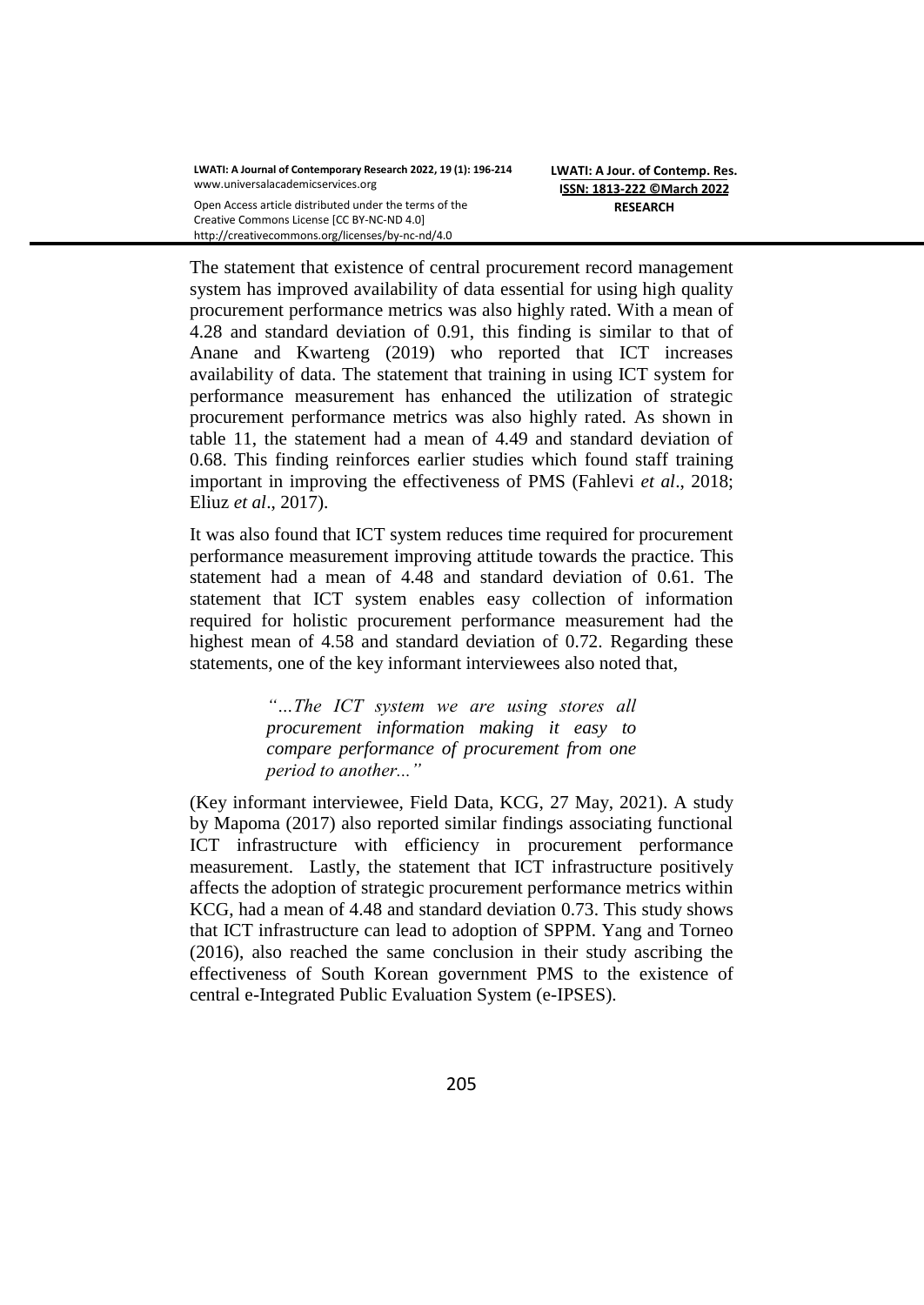Creative Commons License [CC BY-NC-ND 4.0] http://creativecommons.org/licenses/by-nc-nd/4.0

## **Correlation Analysis between ICT Infrastructure and SPPM adoption**

As shown in table 3, Spearman rank-order correlation coefficient was conducted on data covering 87 respondents to find out the correlation between ICT infrastructure and SPPM adoption. There was a weak positive significant relationship between ICT Infrastructure and SPPM adoption  $(r_s (85) = 0.223$ , p= 0.038). With significance relations, this finding implies that there can be an expected increase in SPPM adoption with every unit increase in ICT infrastructure.

#### **Table 3: Correlation between ICT Infrastructure and adoption of SPPM**

|            |                |                            | <b>ICT</b>     | <b>SPPM</b> |
|------------|----------------|----------------------------|----------------|-------------|
|            |                |                            | Infrastructure | adoption    |
| Spearman's | <b>ICT</b>     | Correlation                | 1.000          | .223        |
| rho        | Infrastructure | Coefficient                |                |             |
|            |                | Sig. (2-tailed)            |                | .038        |
|            |                | N                          | 87             | 87          |
|            | SPPM adoption  | Correlation<br>Coefficient | .223           | 1.000       |
|            |                | $Sig. (2-tailed)$          | 0.038          |             |
|            |                | N                          | 87             | 87          |

*\*Correlation is significant at the 0.05 level (2-tailed)*

## **Inferential Analysis**

The study used ordinal logistic regression to measure the relationship between the predictor variables (procurement automation, procurement database and procurement data sharing) and the outcome variable. As indicated in table 4 (footnotes) a test to determine the fitness of the model was conducted. The -2 log likelihood null model was compared to the final model which comprised of the three predictor variables explicitly; procurement automation, procurement database and data sharing; to assess whether the final model showed significant improvement over the intercept only model. Basing on the results of Chi-square test, the results in table4 shows that the final model used in the study depicts remarkable enhancement in its fit over the intercept only model  $(\chi^2(9) = 25.708, \text{ p} < 0.05)$ . A goodness -of-fit test was also conducted to establish whether the model was a good fit to the collected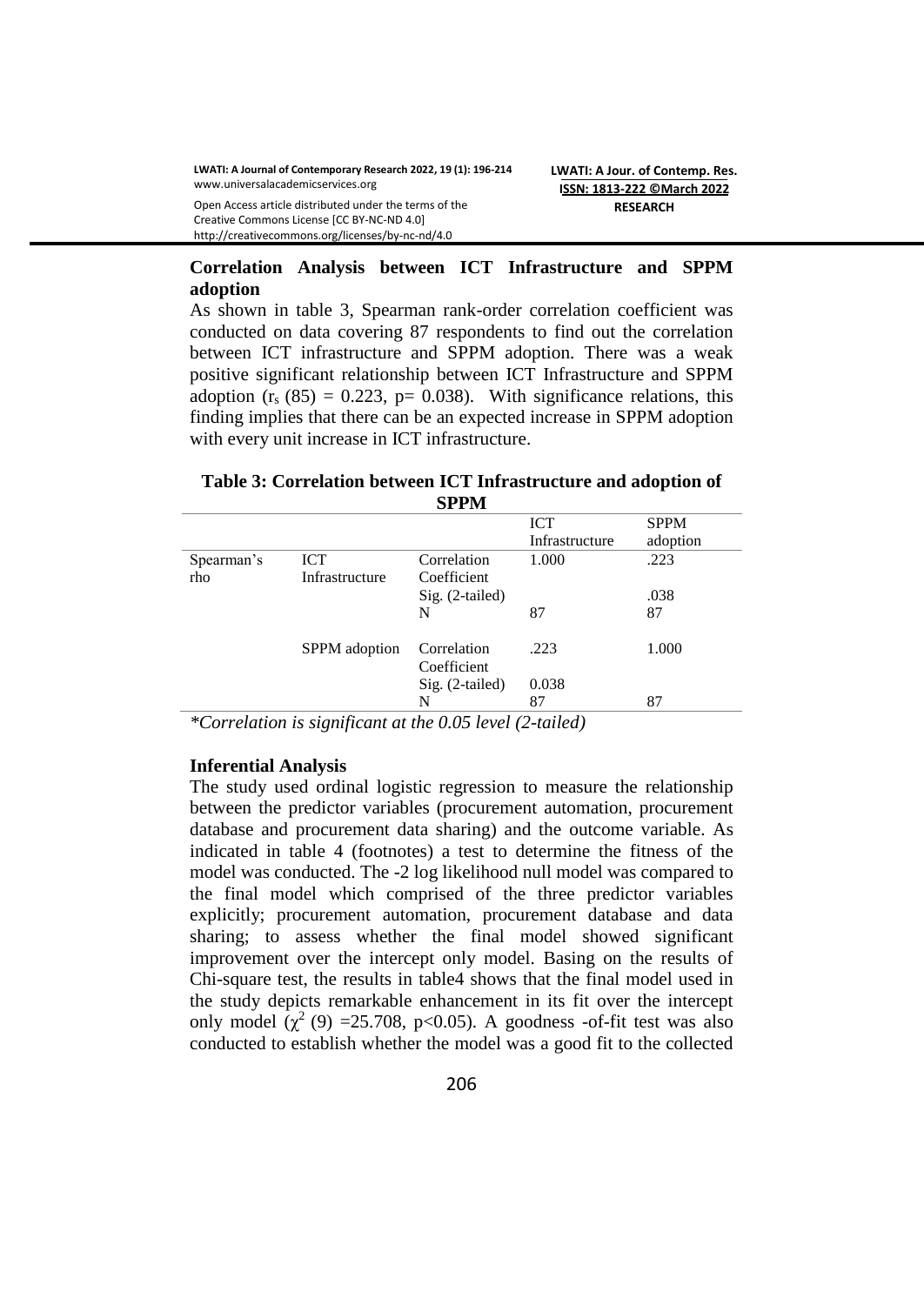data. Field (2018) explains that ordinal logistic regression model is deemed fit for the data when the test is non-significant (p>0.05). As shown in table 2 (footnotes), the results indicate that the model is fit to the data with non-significant values of both Pearson  $\chi^2$  (151) = 150.277, p= 0.501 and deviance test  $\chi^2(151) = 103.554$ , p = 0.999.

The study also tested the overall effect of the independent variables on dependent variable through Pseudo R-Squared values. As indicated in table 2, Nagelkerke value of 0.27 was found, implying that at 95% confidence interval, 27% variation in SPPM adoption can be ascribed to changes in procurement automation, procurement database and procurement data sharing within the organization. While 27% variation is relatively smaller, this study portrays a real picture of the role of various predictors that ought to be considered to encourage the adoption of SPPM. In nutshell, no single factor is capable of influencing the adoption of SPPM adoption in county governments alone.

As shown in table 4, parameters of estimates helped to identify which aspects of ICT infrastructure were significantly related to the adoption of SPPM. To begin with, procurement automation portrayed a positive and nonsignificant relationship with SPPM adoption, log odds of 0.235 Wald  $\chi^2$  (1) = 0.37, p=0.543. This result supported the null hypothesis while the alternative hypothesis was rejected. This study, therefore, cannot predict increase in log odds of falling on higher level of SPPM adoption basing on a unit increase in procurement automation. This conclusion is cognizant of earlier studies by Muriuki and Odari (2018), which reported that a unit increase in procurement automation was associated with 12.5 decrease in performance measurement. On the contrary, other studies (Anane and Kwarteng, 2019; Mapoma, 2017; Yang and Torneo, 2016) found automation of procurement processes associated with high utilization of outcome metrics. In particular, Mapoma (2017), established that automation of procurement processes increased procurement data availability, and enabled wide sharing of data within the organization.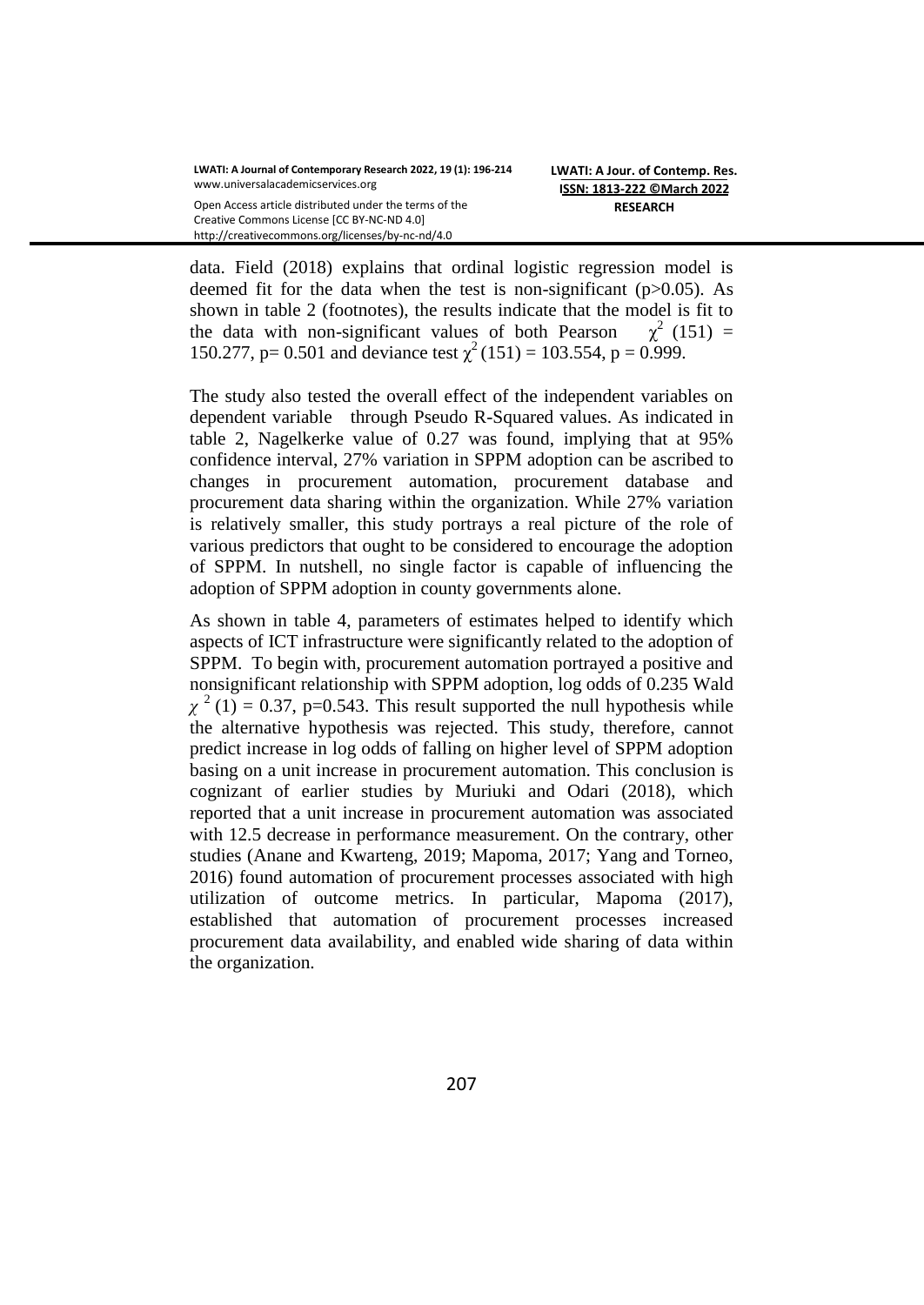#### **LWATI: A Journal of Contemporary Research 2022, 19 (1): 196-214** www.universalacademicservices.org

**LWATI: A Jour. of Contemp. Res. ISSN: 1813-222 ©March 2022 RESEARCH**

Open Access article distributed under the terms of the Creative Commons License [CC BY-NC-ND 4.0] http://creativecommons.org/licenses/by-nc-nd/4.0

| <b>Table 4: Parameters of estimates</b> |                 |               |        |    |       |                                   |                              |
|-----------------------------------------|-----------------|---------------|--------|----|-------|-----------------------------------|------------------------------|
|                                         | <b>Estimate</b> | Std.<br>Error | Wald   | Df | Sig.  | 95% Confidence<br><b>Interval</b> |                              |
|                                         |                 |               |        |    |       | Lower<br><b>Bound</b>             | <b>Upper</b><br><b>Bound</b> |
| Threshold                               | 6.273           | 2.713         | 5.348  | 1  | 0.021 | 0.956                             | 11.590                       |
| $[SM=2.50]$                             | 7.666           | 2.690         | 8.118  | 1  | 0.004 | 2.393                             | 12.939                       |
|                                         | 9.376           | 2.751         | 11.618 | 1  | 0.001 | 3.984                             | 14.767                       |
| $[SM=3.00]$                             | 11.692          | 2.857         | 16.744 | 1  | 0.000 | 6.092                             | 17.291                       |
|                                         | 12.700          | 2.887         | 19.351 | 1  | 0.000 | 7.042                             | 18.359                       |
| $[SM=3.50]$                             |                 |               |        |    |       |                                   |                              |
| $[SM=4.00]$                             | 0.235           | 0.386         | 0.370  | 1  | 0.543 | $-0.522$                          | 0.992                        |
| $[SM=4.50]$                             | 0.859           | 0.277         | 9.608  | 1  | 0.002 | 0.316                             | 1.402                        |
| Procurement<br>automation               | 1.190           | 0.447         | 7.094  | 1  | 0.008 | 0.314                             | 2.066                        |
| Procurement<br>database                 |                 |               |        |    |       |                                   |                              |

#### Data sharing

*Model fitting information (Chi-square=25.708; Sig 0.002; Loglikelihood*   $= 138.555$ ) Goodness-of-Fit (Pearson=,  $\chi^2(151) = 150.270$ ,  $p = 0.501$ ; *Deviance=*  $\chi^2$  (151) = 103.554, p = 0.999), Cox & Snell R-Square = *0.256; Nagelkerke R-Square=0.270 McFadden R-square= 0.100) Where SM represent Strategic procurement performance metrics*

Secondly, central procurement database within the organization was found to positively and significantly (0.859 Wald  $\chi^2(1) = 9.608$ , p<0.05) predict the adoption of SPPM. This led to rejection of the null hypothesis while the alternative hypothesis was accepted. This indicates that county governments maintaining central procurement database are more likely to adopt SPPM than those that did not. Further, it implies that having a functional central procurement database can encourage the adoption of outcome and impact procurement metrics by making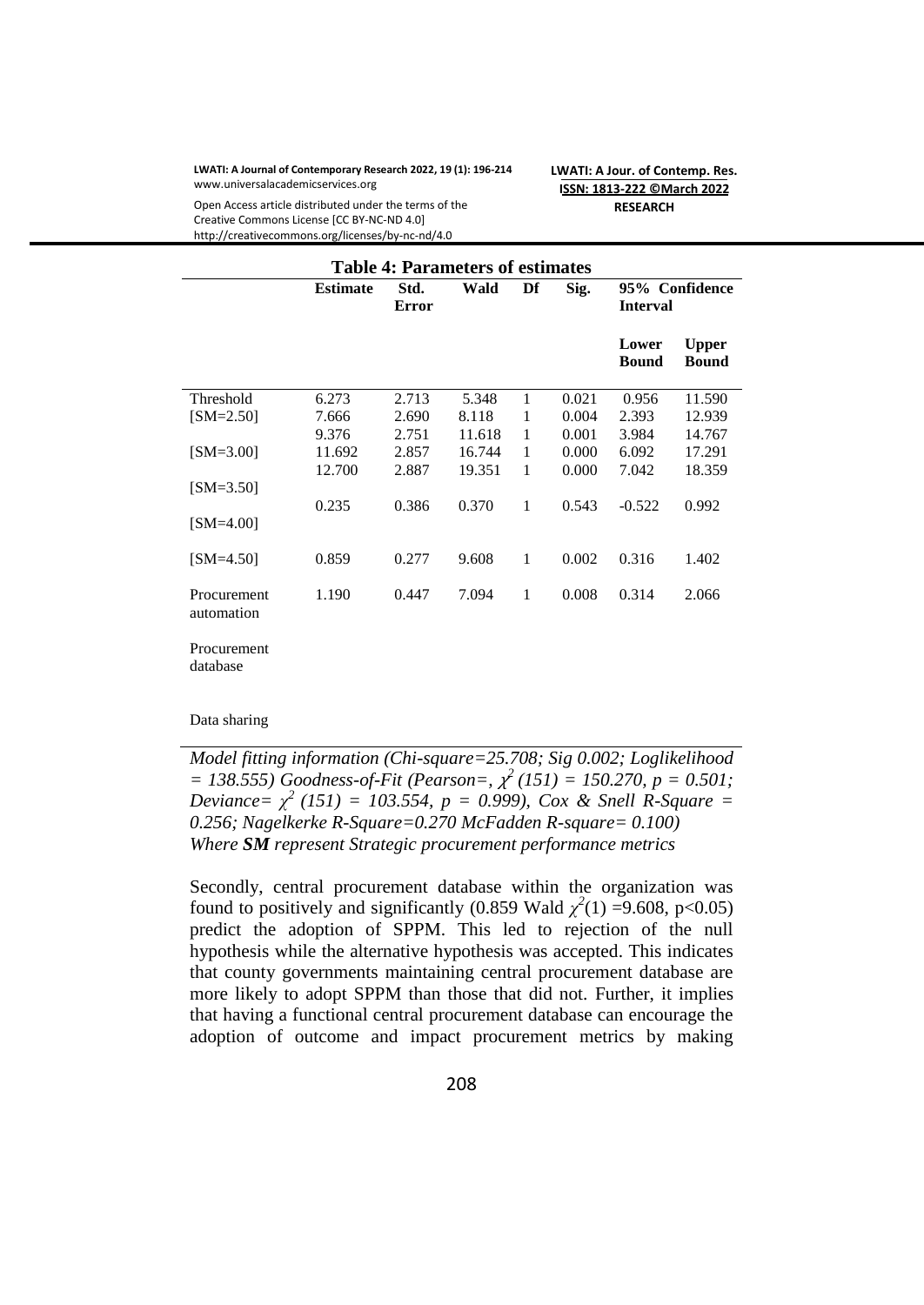http://creativecommons.org/licenses/by-nc-nd/4.0

procurement data easily available for performance measurement. In their study, Anane and Kwarteng (2019) reported that poor documentation of procurement data adversely affected procurement performance measurement in public universities in Ghana. A study by OECD (2019) also showed that a functional e-procurement platform is indispensable in collecting consistent set of data that can be used for measuring procurement performance. This finding was also backed by one of the key informant interviewees who stated that:

> *"…The existence of central procurement database for all county government procurement activities has aided a great deal in utilizing impact metrics. Currently we are monitoring the impact of our procurement methods and processes on growth of SMEs…"* (Key informant interviewee, Field Data, KCG, 19 May, 2021).

Thirdly, real-time procurement data sharing was found to positively and significantly predict the adoption of SPPM (1.19 Wald  $\chi^2$  (1) =7.094, p<0.05), rejecting the null hypothesis and the alternative hypothesis accepted. The finding infers that it can be predicted that there will be 1.19 log odds increase in adoption of SPPM for each unit increase in real-time procurement data sharing. These findings help to reinforce earlier studies which reported increase in effectiveness of procurement performance measurement with improved sharing of data. Ideally, realtime sharing of data enables monitoring of public procurement effect on various strategic issues, such as healthcare, unemployment, and political stability (Alsaid, 2021; Philip, 2018). For instance, associating growth in SMEs with public procurement opportunities within a county government requires access to real-time procurement information on total procurement spend on SMEs, and average period of payment among others.

#### **Conclusion, Recommendations and Policy Implications**

This study laboured to determine the effect of information communication technology infrastructure on the adoption of strategic procurement performance metrics in the Kakamega County Government. Through ordinal logistics regression model, statistical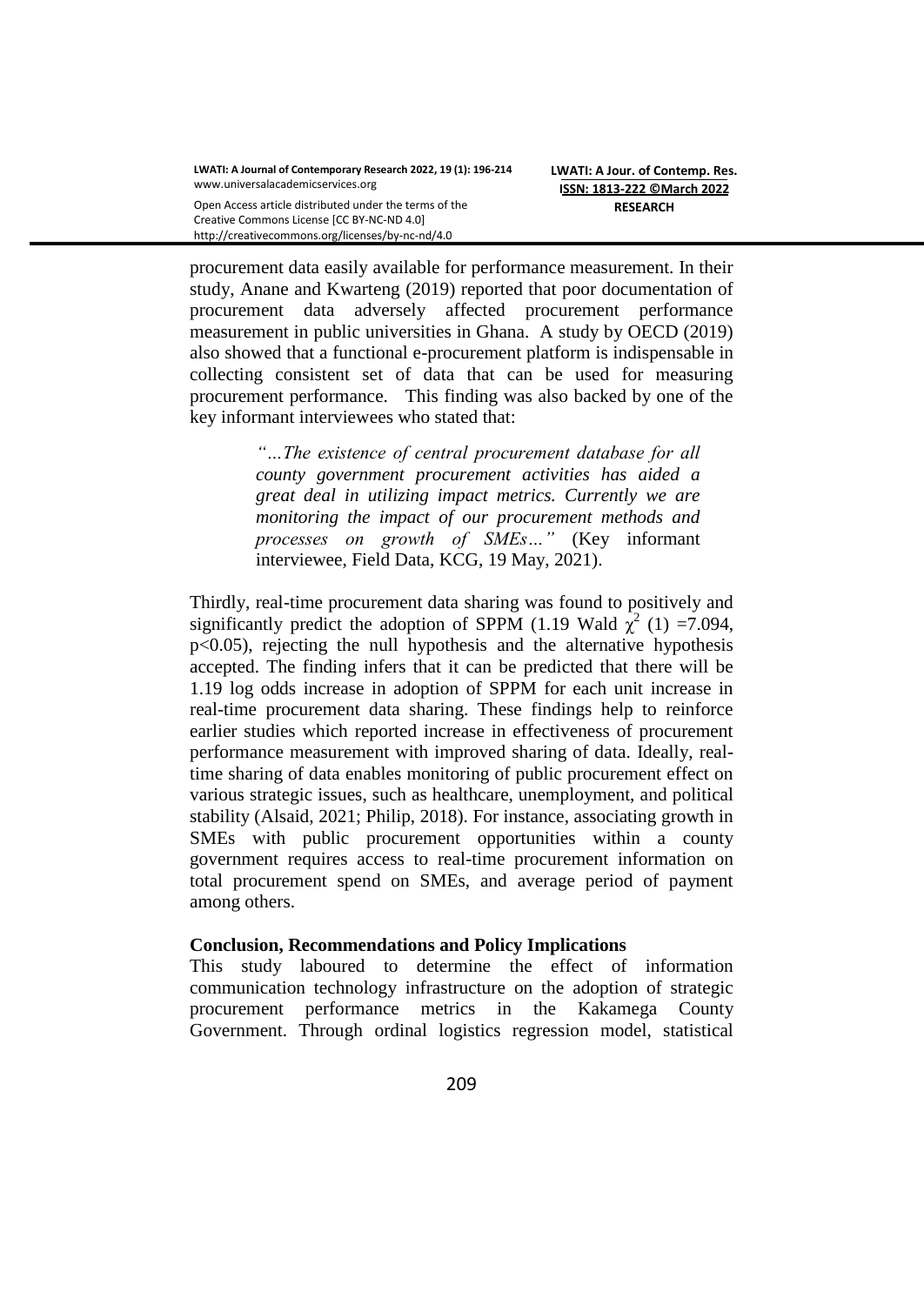**LWATI: A Jour. of Contemp. Res. ISSN: 1813-222 ©March 2022 RESEARCH**

findings revealed that procurement automation was not significantly related with adoption of SPPM in county governments. However, both procurement database and procurement data sharing were found to have a statistically significant relationship with adoption of SPPM. The study, therefore, concludes that functional ICT infrastructure within county governments is a requirement for effective adoption of SPPM. From these findings, the study recommends that county governments should invest in developing a functional ICT infrastructure to improve their technical capacity of adopting strategic procurement performance metrics. Such an ICT infrastructure ought to facilitate collection, storage and real-time sharing of procurement data. The study also recommends that county governments in Kenya should strive to automate the entire procurement process. Automation of procurement process will enhance efficiency in collection of procurement data and generation of performance measurement results, increasing productivity of employees. Conclusively, the role of an effective public performance measurement in county governments cannot be underestimated. Linking public procurement projects and processes to the strategic goals of county governments through strategy-based performance metrics is without doubt quintessential to achieve the goals of devolved governance in Kenya. This study has demonstrated that modern ICT infrastructure can enable county governments to adopt high-quality procurement performance metrics, which eventually may lead to improvement of public procurement processes within county governments.

#### **Acknowledgement**

This study was made possible through the full financial support of KFW-EAC scholarship programme.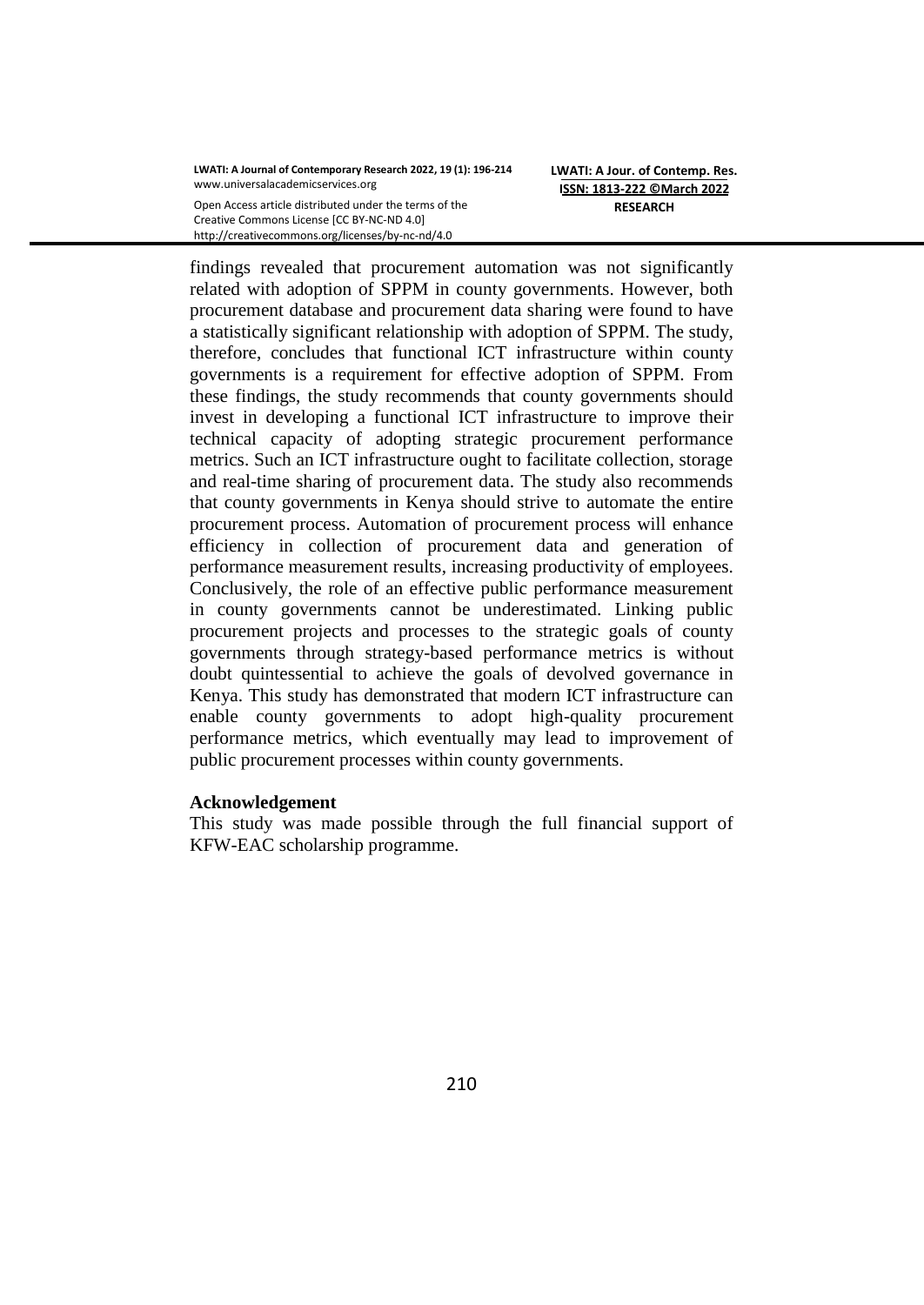Open Access article distributed under the terms of the Creative Commons License [CC BY-NC-ND 4.0] http://creativecommons.org/licenses/by-nc-nd/4.0

#### **References**

- Alsaid, L.A. (2021). Performance measurement in smart city governance: a case study of an Egyptian city council. *Journal of Accounting in Emerging Economies,* 11(3):395-430. Doi:10.1108JAEE-09-2020-0244.
- Anane, A., and Kwarteng, G. (2019). Prospects and challenges of Procurement performance Measurement in selected Technical Universities in Ghana. *Asian Journal of Economics, Business and Accounting,* 13(2):1-18. doi: [10.9734/ajeba/2019/v13i230166.](https://doi.org/10.9734/ajeba/2019/v13i230166)
- Blimpo, M.P. and Cosgrove-Davies, M. (2019). Electricity Access in Sub-Saharan Africa: Uptake, Reliability, and Complementary Factors for Economic Impact. *World Bank.*  [https://openknowledge.worldbank.org/bitstream/handle/ 10986/ 31333/9781464813610.pdf?sequence=6and isAllowed=y] site visited 12/9/2020.
- Brusca, I., and Montesinos, V. (2016). Implementing performance reporting in local government: A cross-countries comparison. *Public Performance and Management Review*, 39(3): 506-534. doi: 10.1080/15309576.2015.1137768.
- Centre for Economic Governance (2018). Performance Contract Management for enhancing county own source revenue management. [https://cegkenya.org/wpcontent/uploads/2019/11/Performance-Contracting-Brochure.pdf] site visited 8/11/2020.
- Creswell, W.J. (2014). *Research design: qualitative, quantitative and mixed methods approaches*. Sage: Thousand Oaks.
- Fahlevi, H., Nuzulla, D., and Basri, H. (2018). Why Does the Recently Adopted Performance Measurement System in Indonesian Local Government Not Work? *Journal of Accounting and Business*, 18(2), 141-150. Retrieved from: <https://jab.fe.uns.ac.id/index.php/jab/article/view/330> (accessed on 12/09/2020).
- Ferguson, G. (2018). *Global corruption: Law, theory and practice*. London: McGraw Hill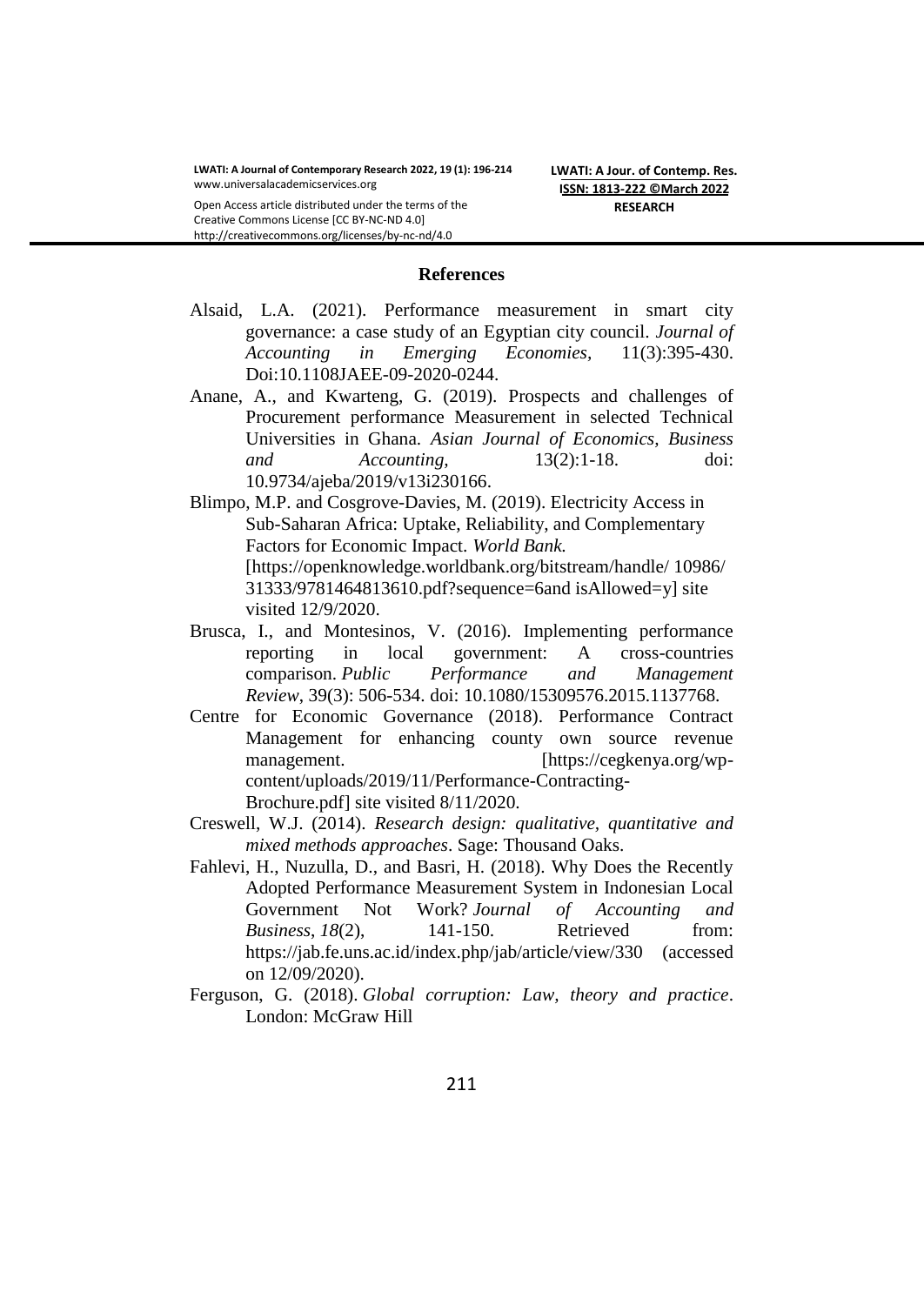Creative Commons License [CC BY-NC-ND 4.0] http://creativecommons.org/licenses/by-nc-nd/4.0

Flyvbjerg, B., Holm, M.K. and Buhl, S.L. (2003). How common and how large are cost overruns in transport infrastructure projects? *Transport reviews,* 23(1):71-88.

- Furusten, S. (2013). *Institutional theory and organisational change*. Cheltenham: Edward Elgar.
- Gbahabo, P. T. and Ajuwon, O.S. (2017). Effects of project cost overruns and schedule delays in Sub-Saharan Africa. *European Journal of Interdisciplinary Studies,* 3(2):46-58.
- Gbahabo, P. T., and Ajuwon, O. S. (2017). Effects of project cost overruns and schedule delays in Sub-Saharan Africa. *European Journal of Interdisciplinary Studies*, 3(2), 46-59. Retrieved from: [http://journals.euser.org/index.php /ejis/article/view/1842](http://journals.euser.org/index.php%20/ejis/article/view/1842) (accessed on 11/9/2020).
- Greenwood, R. (2012). *Institutional theory in organisation studies:Vol. 2*. Los Angeles: Sage
- Gupta, S. L. and Gupta, H. (2020). *Business research methods*. New Delhi: Tata McGraw Hill Education.
- Kenya National Chammber of Commerce and Industry (2019). Policy Brief: Enhancing Commitment to contractual obligations by government in payment to suppliers. [https://www.kenyachamber.or.ke/wpcontent/uploads/2019/09/p olicy\_brief\_delayed\_payments\_by\_government\_carpenter\_cover .pdf] site visited 8/9/2020.
- Love, P. E., Edwards, D.J. and Irani, Z. (2012). Moving beyond optimism bias and strategic misrepresentation: An explanation for social infrastructure project cost overruns. *IEEE Transactions on Engineering Management,* 59(4): 560-571.
- Mapoma, M. (2017). Effective use of information technology for performance management in Zambian government institutions. *World Scientific News*, 61(1):1-55. Retrieved from: [www.worldscientificnews.com](http://www.worldscientificnews.com/) (accessed on 17/09/2020).
- Moullin, M. (2017) Improving and evaluating performance with the Public Sector Scorecard. *International Journal of Productivity and Performance Management*, 66(4):442-458. doi: 10.1108/IJPPM-06-2015-0092.
- Muriuki, M.C. and Odari, S (2018). Factors affecting procurement performance measurement in tertiary technical training institutes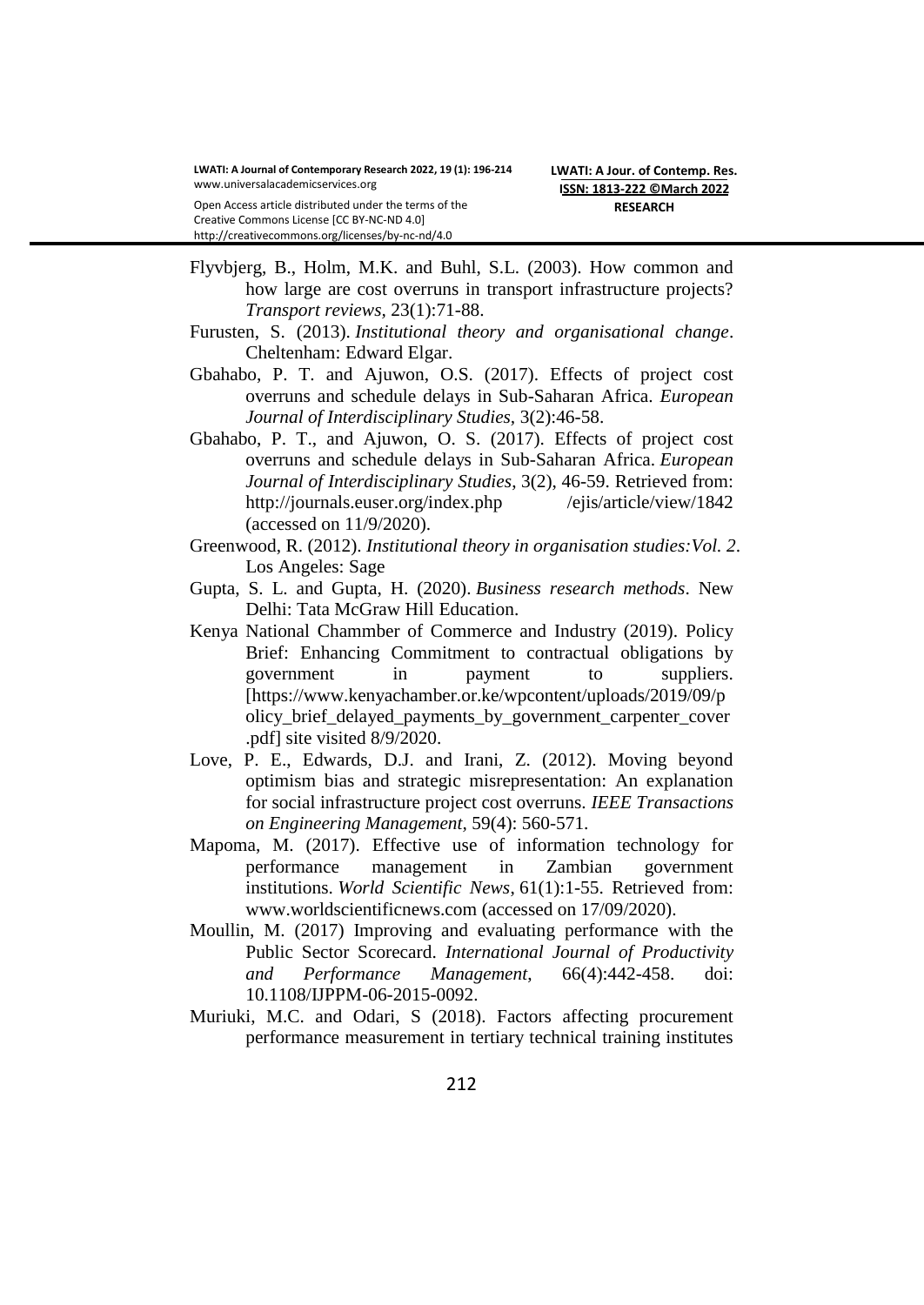Open Access article distributed under the terms of the Creative Commons License [CC BY-NC-ND 4.0] http://creativecommons.org/licenses/by-nc-nd/4.0

> in Meru County, Kenya. *International Journal of Social Sciences and Information Technology,* 4(10): 610-623. Retrieved from: https://www.ijssit.com/main/wp-content/uploads/ 2018/11/Factors-Affecting-Procurement-Performance-Measurement-In-Tertiary -Technical-Training-Institutes.pdf (accessed on 11/9/2020).

- Ngacho, C. and Das, D. (2014). A performance evaluation framework of development projects: An empirical study of Constituency Development Fund (CDF) construction projects in Kenya. *International Journal of Project Management,* 32(3):492-507.
- Nyangau, M.R., Kibuine, M. and Ouko, R.A. (2019). Cost of eprocurement system and performance of Nairobi County: A case of City Hall. *International Academic Journal of Procurement and Supply Chain Management,* 3(1):164-179. Retrieved from: [https://iajournals.org/articles/iajpscm\\_v3\\_i1\\_164\\_179.pdf](https://iajournals.org/articles/iajpscm_v3_i1_164_179.pdf)  (accessed on 25/9/2020).
- OECD (2019). Productivity in Public Procurement. A case of Finland: Measuring the efficiency and effectiveness of public procurement. [https://www.oecd.org/gov /publicprocurement/publications/productivity-public-procurement.pdf] site visited 7/9/2020.
- Patrucco, A. S., Luzzini, D., and Ronchi, S. (2017). Research Perspectives on Public Procurement: Content Analysis of 14 Years of Publications in The Journal of Public Procurement. *Journal of Public Procurement*, 17(2):229-269. Retrieved from: [http://www.ippa.org/images/JOPP/vol17/issue-](http://www.ippa.org/images/JOPP/vol17/issue-2/Article_3_Patrucco-et-al.pdf)[2/Article\\_3\\_Patrucco-et-al.pdf](http://www.ippa.org/images/JOPP/vol17/issue-2/Article_3_Patrucco-et-al.pdf) (accessed on 21/12/2020).
- Patrucco, A.S, Luzzini, D., and Ronchi, S. (2016). Evaluating the effectiveness of Public Procurement Performance Management System in Local Governments. *Local Government Studies,*  42(5):739-761 DOI; 10.1080/03003930.2016 .1181059.
- Performance.gov (2020). Category Management. [\[https://www.performance.gov/ CAP/CAP\\_goal\\_7.html](https://www.performance.gov/%20CAP/CAP_goal_7.html) ] site visited 10/9/2020.
- Peters, B. G. (2019). *Institutional theory in political science: The new institutionalism*. Cheltenham: Edward Elgar Publishing